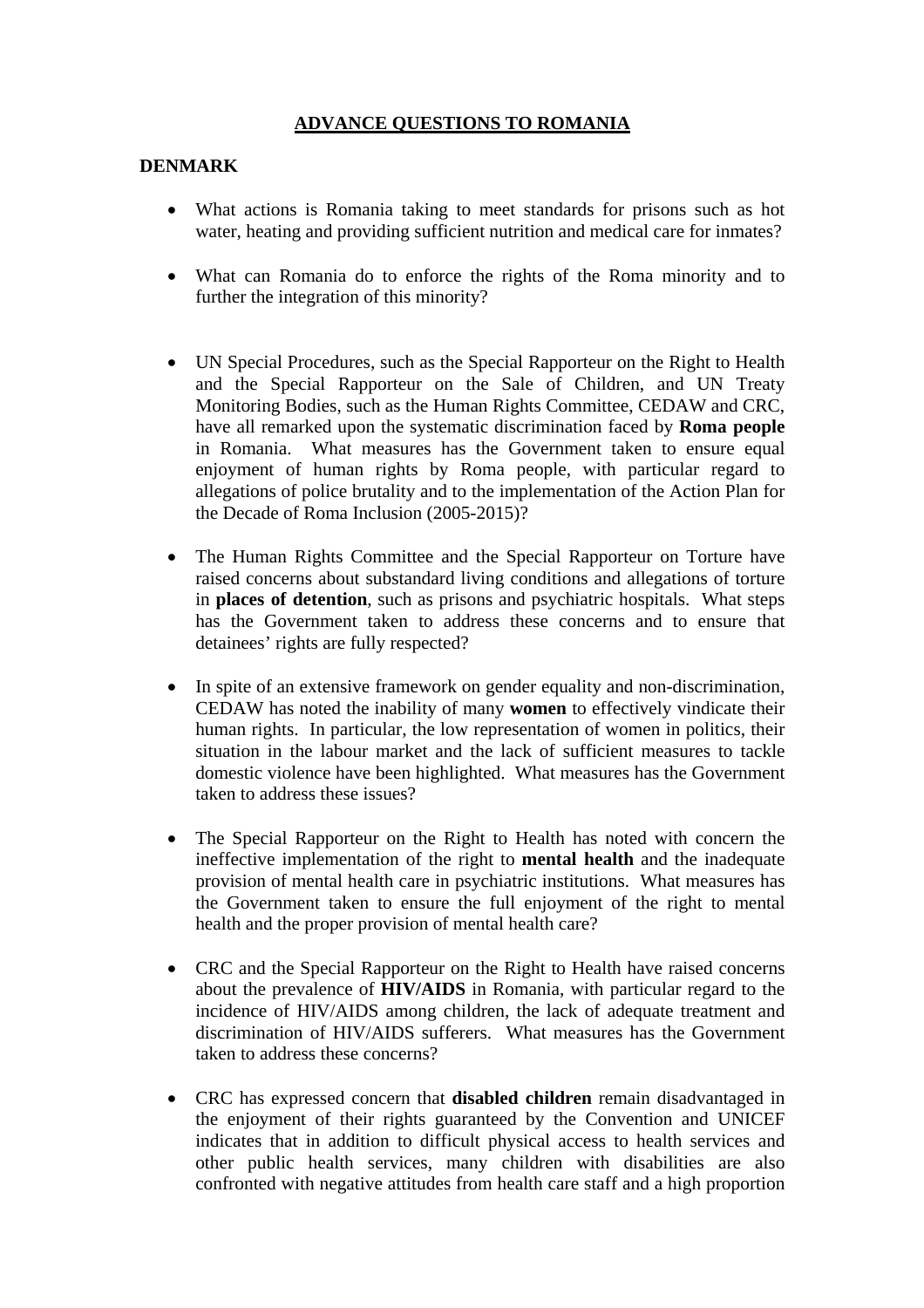of children with disabilities have dropped out of school despite efforts to integrate them. What measures has the government taken to ensure the rights of children and young people with disabilities?

# **GERMANY**

• With regard to paras. 6 - 9 of the OHCHR's compilation (A/HRC/WG.6/2/ROU/2) Germany notes the concerns expressed by several treaty bodies (CRC, CEDAW, HRC) and Special Rapporteurs on the situation of Roma, especially women and children. Which measures did Romania implement or does Romania intend to implement to combat discrimination against Roma and to ensure the full enjoyment of rights of Roma people in Romania?

## **IRELAND**

- UN Special Procedures, such as the Special Rapporteur on the Right to Health and the Special Rapporteur on the Sale of Children, and UN Treaty Monitoring Bodies, such as the Human Rights Committee, CEDAW and CRC, have all remarked upon the systematic discrimination faced by **Roma people** in Romania. What measures has the Government taken to ensure equal enjoyment of human rights by Roma people, with particular regard to allegations of police brutality and to the implementation of the Action Plan for the Decade of Roma Inclusion (2005-2015)?
- The Human Rights Committee and the Special Rapporteur on Torture have raised concerns about substandard living conditions and allegations of torture in **places of detention**, such as prisons and psychiatric hospitals. What steps has the Government taken to address these concerns and to ensure that detainees' rights are fully respected?
- In spite of an extensive framework on gender equality and non-discrimination, CEDAW has noted the inability of many **women** to effectively vindicate their human rights. In particular, the low representation of women in politics, their situation in the labour market and the lack of sufficient measures to tackle domestic violence have been highlighted. What measures has the Government taken to address these issues?
- The Special Rapporteur on the Right to Health has noted with concern the ineffective implementation of the right to **mental health** and the inadequate provision of mental health care in psychiatric institutions. What measures has the Government taken to ensure the full enjoyment of the right to mental health and the proper provision of mental health care?
- CRC and the Special Rapporteur on the Right to Health have raised concerns about the prevalence of **HIV/AIDS** in Romania, with particular regard to the incidence of HIV/AIDS among children, the lack of adequate treatment and discrimination of HIV/AIDS sufferers. What measures has the Government taken to address these concerns?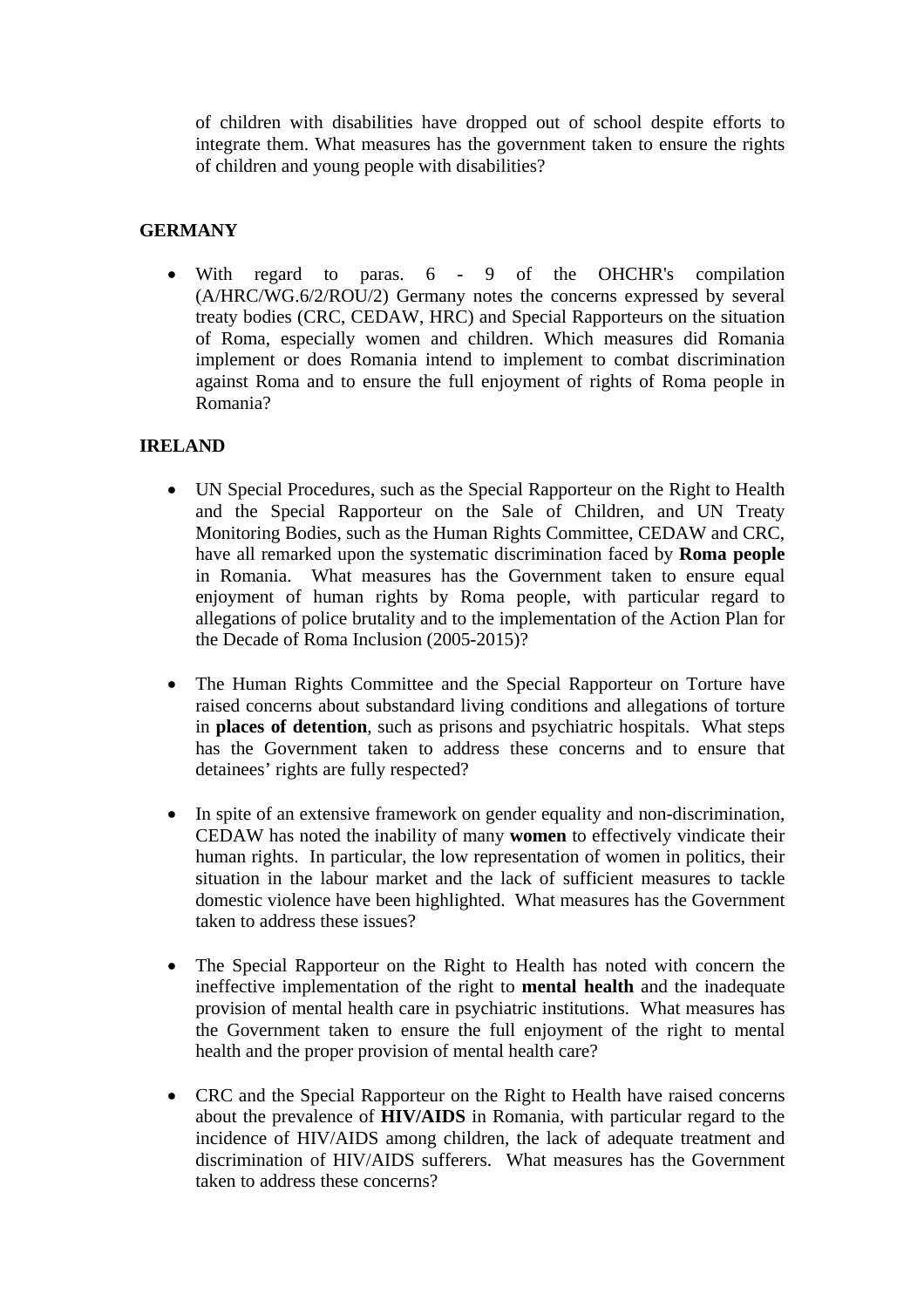• CRC has expressed concern that **disabled children** remain disadvantaged in the enjoyment of their rights guaranteed by the Convention and UNICEF indicates that in addition to difficult physical access to health services and other public health services, many children with disabilities are also confronted with negative attitudes from health care staff and a high proportion of children with disabilities have dropped out of school despite efforts to integrate them. What measures has the government taken to ensure the rights of children and young people with disabilities?

## **NETHERLANDS**

- What does Romania see as its most urgent actions to tackle the problem of the lacking implementation of laws protecting human rights in general?
- Integration and countering discrimination of the Roma-minority is a major challenge for the Romanian government and society, especially in the field of education. It would be appreciated if Romania could define the measures to be taken in terms of capacity building, political willingness, coordination and awareness raising to meet this challenge.
- The situation of sexual minorities in Romania is problematic. Discrimination on the basis of sexual orientation is common. What measures does Romania envision in the upcoming period in order to counter discrimination?

## **SWEDEN**

- The Romanian Helsinki Committee has expressed concern at the treatment of prisoners, including physical maltreatment, overcrowding, and access to education, where the Roma population is especially effected. Could the Romanian government elaborate on what further measures it is considering in improving the situation of persons in prisons and other forms of custody?
- The Romanian government has taken measures to stem the continued occurrence in Romania of trafficking in persons. The Coalition Against Trafficking in Women (CATW) argue that 5% of the children living in the streets in Romania are part of trafficking for prostitution. The International Organisation for Migration (IOM) estimates that as many as 20-30 000 women leave Romania annually as victims of trafficking. Could the government of Romania elaborate of what additional measures are foreseen to eliminate this problem?

## **UNITED KINGDOM OF GREAT BRITAIN AND NORTHERN IRELAND**

• Could you please elaborate further on the extent to which civil society was involved in the preparation of your national report?